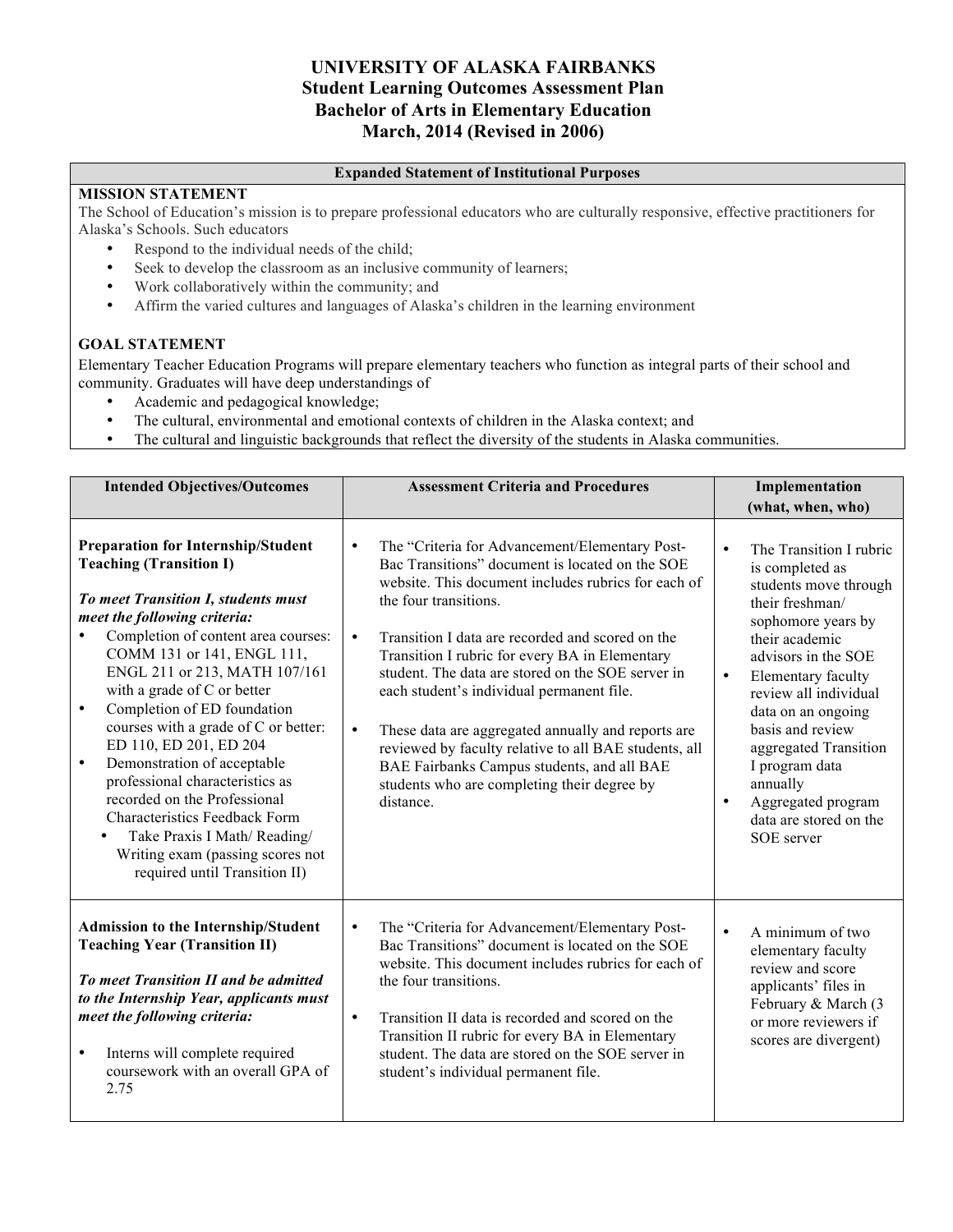# **UNIVERSITY OF ALASKA FAIRBANKS Student Learning Outcomes Assessment Plan Bachelor of Arts in Elementary Education March, 2014 (Revised in 2006)**

| <b>Intended Objectives/Outcomes</b>                                                                                                                                                                                                                                                                                                                                                                                                                                                                                                                                                                                                                                                                                                                                                                                                                                                                                   | <b>Assessment Criteria and Procedures</b>                                                                                                                                                                                                                                                                                                                                                                                                                                                                                                                                                                                                                                             | Implementation                                                                                                                                                                                                                                                                                                                                                                                  |  |
|-----------------------------------------------------------------------------------------------------------------------------------------------------------------------------------------------------------------------------------------------------------------------------------------------------------------------------------------------------------------------------------------------------------------------------------------------------------------------------------------------------------------------------------------------------------------------------------------------------------------------------------------------------------------------------------------------------------------------------------------------------------------------------------------------------------------------------------------------------------------------------------------------------------------------|---------------------------------------------------------------------------------------------------------------------------------------------------------------------------------------------------------------------------------------------------------------------------------------------------------------------------------------------------------------------------------------------------------------------------------------------------------------------------------------------------------------------------------------------------------------------------------------------------------------------------------------------------------------------------------------|-------------------------------------------------------------------------------------------------------------------------------------------------------------------------------------------------------------------------------------------------------------------------------------------------------------------------------------------------------------------------------------------------|--|
|                                                                                                                                                                                                                                                                                                                                                                                                                                                                                                                                                                                                                                                                                                                                                                                                                                                                                                                       |                                                                                                                                                                                                                                                                                                                                                                                                                                                                                                                                                                                                                                                                                       | (what, when, who)                                                                                                                                                                                                                                                                                                                                                                               |  |
| Grade of C or better in Math 107 or<br>$\bullet$<br>161, Math 205 and 206, PSY 245,<br>LING 100, 101 or 303, and three<br>science courses<br>Grade of C or better in ED 110, ED<br>$\bullet$<br>201, ED 204, ED 330, ED 350 or<br>420, ED 344, ED 329, ED 486,<br>EDSE 316, EDSE 320<br>Meet AK criteria for Praxis I<br>$\bullet$<br>(reading, writing, math), and Praxis<br>II (Elem content in 4 areas)<br>Evidence of ability to work<br>$\bullet$<br>professionally and respectfully in<br>cross-cultural contexts<br>Evidence of ability to work<br>$\bullet$<br>professionally and respectfully in<br>schools and with children and adults<br>Two professional letters of reference<br>$\bullet$<br>that suggest that applicant will be<br>successful as a teacher                                                                                                                                             | $\bullet$<br>Admission data are aggregated annually and reports<br>are reviewed by faculty relative to: all BAE<br>students, all BAE Fairbanks Campus students, and<br>all BAE students who are completing their degree<br>by distance.                                                                                                                                                                                                                                                                                                                                                                                                                                               | $\bullet$<br>Individual interviews<br>are held with all<br>applicants and 2 or<br>more faculty<br>Elementary faculty<br>$\bullet$<br>review all individual<br>data to make decisions<br>relative to admission<br>to internship year<br>Aggregated program<br>data for Transition II<br>are reviewed annually<br>by elementary faculty<br>and are stored on the<br>SOE server                    |  |
| <b>Capstone Senior Year Internship/</b><br><b>Student Teaching and Academic</b><br><b>Coursework (Transitions III and IV)</b><br>To meet Transitions III and IV and to<br>graduate and to be recommended for<br>an Alaska teaching license, students<br>must demonstrate competency at a<br>beginning teacher level in the UAF/AK<br><b>Teacher Standards by successfully</b><br>completing the following critical<br>assignments:<br>Math – Week of Teaching Math<br>(ED 478)<br>Science - Develop and teach<br>Science Unit (ED 479)<br>Art – Local Artist Project (ED 414)<br>$\bullet$<br>Social Studies - Develop, Teach<br>$\bullet$<br>Social Studies Unit (ED 412)<br>Lang Arts - Week of Teaching<br>$\bullet$<br>Language Arts (ED 411)<br>PE/Health-PE Health Lessons-(ED<br>$\bullet$<br>417)<br>Parent handbook (ED 469)<br>$\bullet$<br>Education philosophy oral<br>$\bullet$<br>presentation (ED 468) | $\bullet$<br>The "Criteria for Advancement/Elementary Post-<br>Bac Transitions" document is located on the SOE<br>website. This document includes rubrics for each of<br>the four transitions.<br>$\bullet$<br>Transition III and IV data is recorded and scored on<br>the Transition III and IV rubrics for every BA in<br>Elementary student. The data are stored on the SOE<br>server in student's individual permanent file.<br>$\bullet$<br>Critical assignments data are aggregated annually<br>and reports are reviewed by faculty relative to all<br>BAE students, all BAE Fairbanks Campus students,<br>and all BAE students who are completing their<br>degree by distance. | Elementary faculty<br>$\bullet$<br>evaluate individual<br>progress on this set of<br>critical assignments on<br>an on-going basis<br>throughout the<br>internship year using<br>instructor-created<br>rubrics<br>Aggregated program<br>data for all critical<br>assignments in<br>Transitions III & IV<br>are reviewed annually<br>by elementary faculty<br>and are stored on the<br>SOE server |  |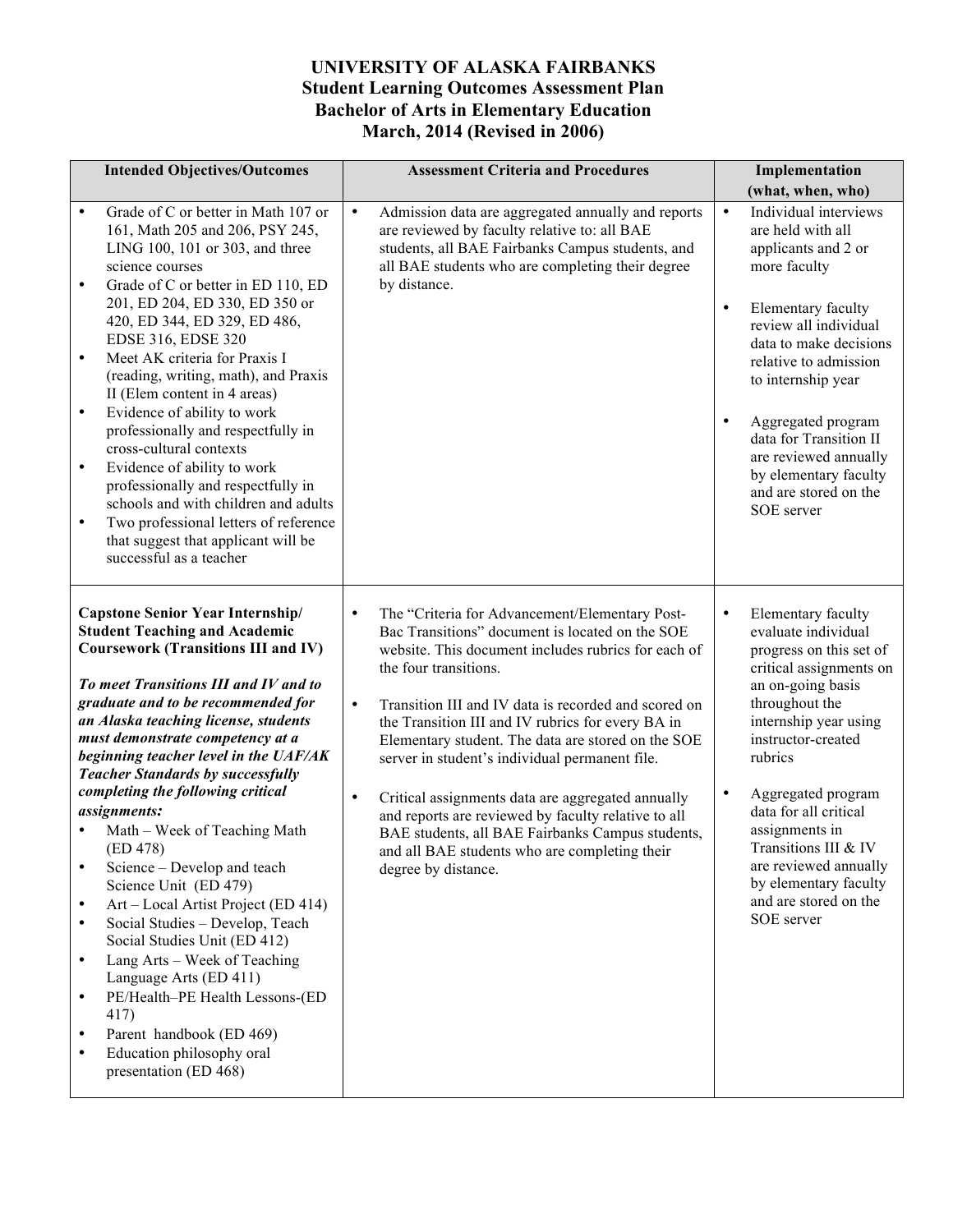# **UNIVERSITY OF ALASKA FAIRBANKS Student Learning Outcomes Assessment Plan Bachelor of Arts in Elementary Education March, 2014 (Revised in 2006)**

| <b>Intended Objectives/Outcomes</b>                                                                                                                                                                                                                                                                                                                                                                                                                                                                                                                                                                                                                                                                                                                                  | <b>Assessment Criteria and Procedures</b><br>Implementation                                                                                                                                                                                                                                                                                                                                                                                                                                                                                                                                                                                                                                                                                                                                                                                                                                                                                                                 |                                                                                                                                                                                                                                                                                                                                                                                                                                      |
|----------------------------------------------------------------------------------------------------------------------------------------------------------------------------------------------------------------------------------------------------------------------------------------------------------------------------------------------------------------------------------------------------------------------------------------------------------------------------------------------------------------------------------------------------------------------------------------------------------------------------------------------------------------------------------------------------------------------------------------------------------------------|-----------------------------------------------------------------------------------------------------------------------------------------------------------------------------------------------------------------------------------------------------------------------------------------------------------------------------------------------------------------------------------------------------------------------------------------------------------------------------------------------------------------------------------------------------------------------------------------------------------------------------------------------------------------------------------------------------------------------------------------------------------------------------------------------------------------------------------------------------------------------------------------------------------------------------------------------------------------------------|--------------------------------------------------------------------------------------------------------------------------------------------------------------------------------------------------------------------------------------------------------------------------------------------------------------------------------------------------------------------------------------------------------------------------------------|
|                                                                                                                                                                                                                                                                                                                                                                                                                                                                                                                                                                                                                                                                                                                                                                      |                                                                                                                                                                                                                                                                                                                                                                                                                                                                                                                                                                                                                                                                                                                                                                                                                                                                                                                                                                             | (what, when, who)                                                                                                                                                                                                                                                                                                                                                                                                                    |
| <b>Capstone Senior Year Internship/</b><br><b>Student Teaching &amp; Professional</b><br><b>Dispositions (Transitions III and IV)</b><br>To meet Transitions 3 and 4 and to<br>graduate and to be recommended for<br>an Alaska teaching license, students<br>must demonstrate competency at a<br>beginning teacher level in the UAF/AK<br><b>Teacher Standards by successfully</b><br>completing the following critical<br>assignments:<br>Professional Characteristics<br>$\bullet$<br>Feedback Form<br><b>Standards-based Summative</b><br>٠<br><b>Observation Feedback Form</b><br>Full-Time Student Teaching Binder<br>٠<br>Looking at Student Work Binder<br>$\bullet$<br>Literacy Development Profiles<br>$\bullet$<br><b>Synthesizing Papers</b><br>$\bullet$ | $\bullet$<br>The "Criteria for Advancement/Elementary Post-<br>Bac Transitions" document is located on the SOE<br>website. This document includes rubrics for each of<br>the four transitions.<br>$\bullet$<br>Transition III and IV data is recorded and scored on<br>the Transition III and IV rubric for every BA in<br>Elementary student. The data are stored on the SOE<br>server in student's individual permanent file.<br>$\bullet$<br>These data are aggregated annually and reports are<br>reviewed by faculty relative to all BAE students, all<br>BAE Fairbanks Campus students, and all BAE<br>students who are completing their degree by<br>distance.                                                                                                                                                                                                                                                                                                       | Elementary faculty,<br>$\bullet$<br>university supervisors,<br>and classroom<br>elementary mentor<br>teachers provide<br>assessment and review<br>it collectively at<br>multiple times<br>throughout the<br>internship year.<br>$\bullet$<br>Aggregated program<br>data for this set of<br>critical assignments in<br>Transitions III & IV<br>are reviewed annually<br>by elementary faculty<br>and are stored on the<br>SOE server. |
| Hiring and Follow-Up Information<br>The BA in Elementary Ed degree will<br>prepare graduates who will<br>Be quickly hired in Alaska schools<br>Continue to work for many years as<br>٠<br>teachers in Alaska schools<br>Feel that their BAE degree<br>٠<br>requirements prepared them to<br>successfully meet the challenges of<br>being an elementary teacher<br>Be sought after by school districts<br>and administrators because of the<br>quality of the BAE degree<br>coursework and fieldwork<br>experiences                                                                                                                                                                                                                                                   | All BAE graduates who are hired in Alaska's public<br>$\bullet$<br>schools and their administrators receive a survey<br>with questions about the quality of our elementary<br>teacher preparation program relative to their<br>responsibilities as new teachers. These data are<br>aggregated at the program level and reports are<br>generated.<br>Through a collaborative arrangement with the<br>$\bullet$<br>Alaska Dept of Education & Early Development,<br>the UAF School of Education maintains an<br>extensive database that provides data showing<br>employments of graduates—if they are hired by a<br>public school in Alaska. This is updated annually<br>and it currently allows us to track approximately<br>4,5000 graduates from UAF's School of Education.<br>The AK Department of Education & Early<br>Development provides us, on an annual basis, with<br>the name of the district, the school, and the teaching<br>position for all of our graduates. | Follow-up surveys<br>$\bullet$<br>sent electronically.<br>$\bullet$<br>SOE technology<br>support staff and<br>elementary faculty<br>have responsibility for<br>working with the AK<br>Dept of Ed and Early<br>Development to<br>maintain the SOE<br>Hiring Database.<br>$\bullet$<br>Data from EED are<br>stored on the SOE<br>server. Elementary<br>faculty aggregate and<br>review hiring data<br>annually.                        |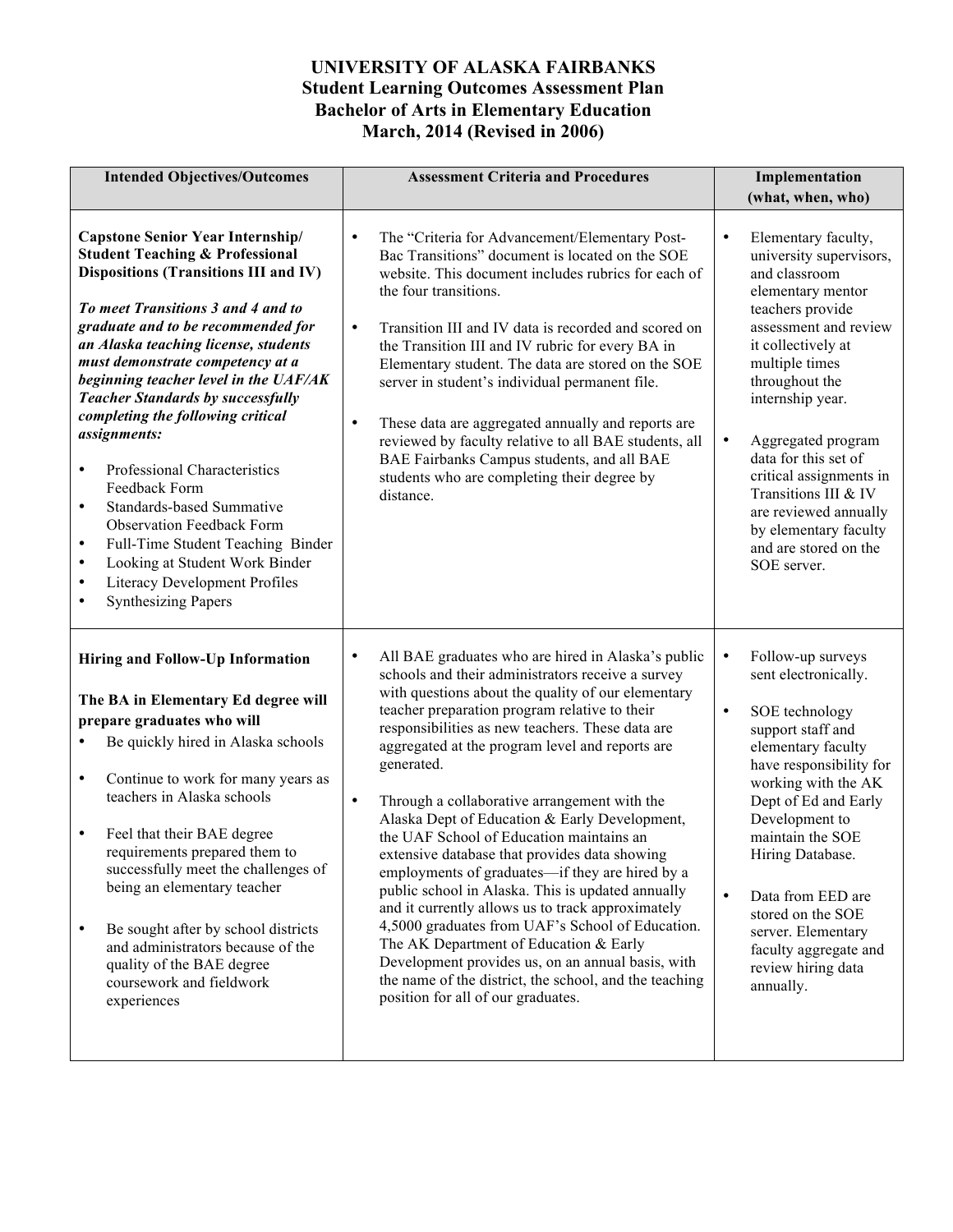

#### **Performance Data Tracking System**

The progress and the performance of undergraduate students in the UAF Bachelor of Arts in Elementary Education Program (BAE) are assessed through multiple measures at four major "transition" points. The transition points are as follows:

**TRANSITION ONE:** Undergraduate students are provided formative feedback while completing the first 60 required credits of the BAE degree, including seven required courses in major content areas (English, math, social studies and science), and three lower division education courses, the Praxis 1 exam, and technology competence at the level of ED 237. The School of Education must also have evidence that students possess appropriate professional characteristics for the teaching profession, as assessed through the Professional Characteristics Feedback Form (PCFF) by various course instructors and fieldwork partners. Students could reach this transition point at the completion of the sophomore year. Students who have not met the criteria at the acceptable level will develop a Plan of Improvement with their academic advisor to help assure that they are prepared to meet the criteria for Transition Two.

**TRANSITION TWO:** During the semester when BAE candidate anticipates successfully completing all the required coursework for the BAE degree except that of the final internship year, they complete an admissions packet to submit for review for formal admission to the BAE Internship Year. The packet requires evidence of an overall 2.75 GPA in required coursework, a 2.0 in each major academic content area, passing Praxis I scores and passing Praxis II Elementary Education Content Knowledge exam scores, evidence of successful cross-cultural experiences and successful work with children in schools, letters of reference and admissions essays. The School of Education must also have evidence that the student possesses appropriate professional characteristics for the Internship Year, as assessed through the Professional Characteristics Feedback Form (PCFF) that has been completed by several course instructors and fieldwork partners. Students arrive at this transition point at the completion of their junior year. Candidates who meet the criteria for this transition are eligible to begin the Internship Year. For diagnostic purposes, rather than decision purposes, the School of Education also requires an extemporaneous writing sample, and an interview with program faculty.

**TRANSITION THREE:** Throughout the fall semester of the internship year, the performance of interns is evaluated based on their performance on the summative, standards-based assessment plan and the summative observation feedback form. At transition three, candidates are required to meet each Elementary Summative Standards-based Assessment Plan (ESSAP) competency at the acceptable or target level in order to continue with the internship. Candidates must receive a grade of C or better in each class in order to continue in the program, and they cannot receive a grade of C or better\* if they do not meet the required competencies in each course at the acceptable or target level. If any assessed competency is rated as unacceptable a Plan of Improvement, with specific activities and dates to address the area of difficulty, is prepared by the respective course instructor. Candidates must fulfill the requirements of their Plan of Improvement by the specified dates in order to continue in the program.

**TRANSITION FOUR:** Throughout the spring semester of the internship year, the performance of interns continues to be evaluated relative to their performance on the summative, standards-based assessment plan and the summative observation feedback form. Candidates must receive a grade of C or better in each course, and they cannot receive a grade of C or better\* if they do not meet the required ESSAP competencies in each course at the acceptable or target level. If any assessed competency is rated as unacceptable a Plan of Improvement, with specific activities and dates to address the area of difficulty, is prepared by the respective course instructor. Candidates must fulfill the requirements of their Plan of Improvement by the specified dates in order to complete the program and receive an institutional recommendation, and, consequently, a teaching certificate. Since the collection of evidence to assess candidate progress is on-going throughout the internship year most candidate difficulties are targeted early enough to allow for the development, implementation and assessment of a Plan of Improvement prior to program completion. *\*BAE Candidates must receive a grade of C or better, which means a GPA of 2.0 or better; it cannot be a C-, which has a GPA of 1.7. The catalog states the following: "You must earn a minimum GPA of 2.0 in all work as well as in your major and minor fields. In addition, you must earn a minimum C (2.0) grade in courses required for your major requirements.*

The following pages show criteria for advancement through BAE program transition points.

Revised 6-29-12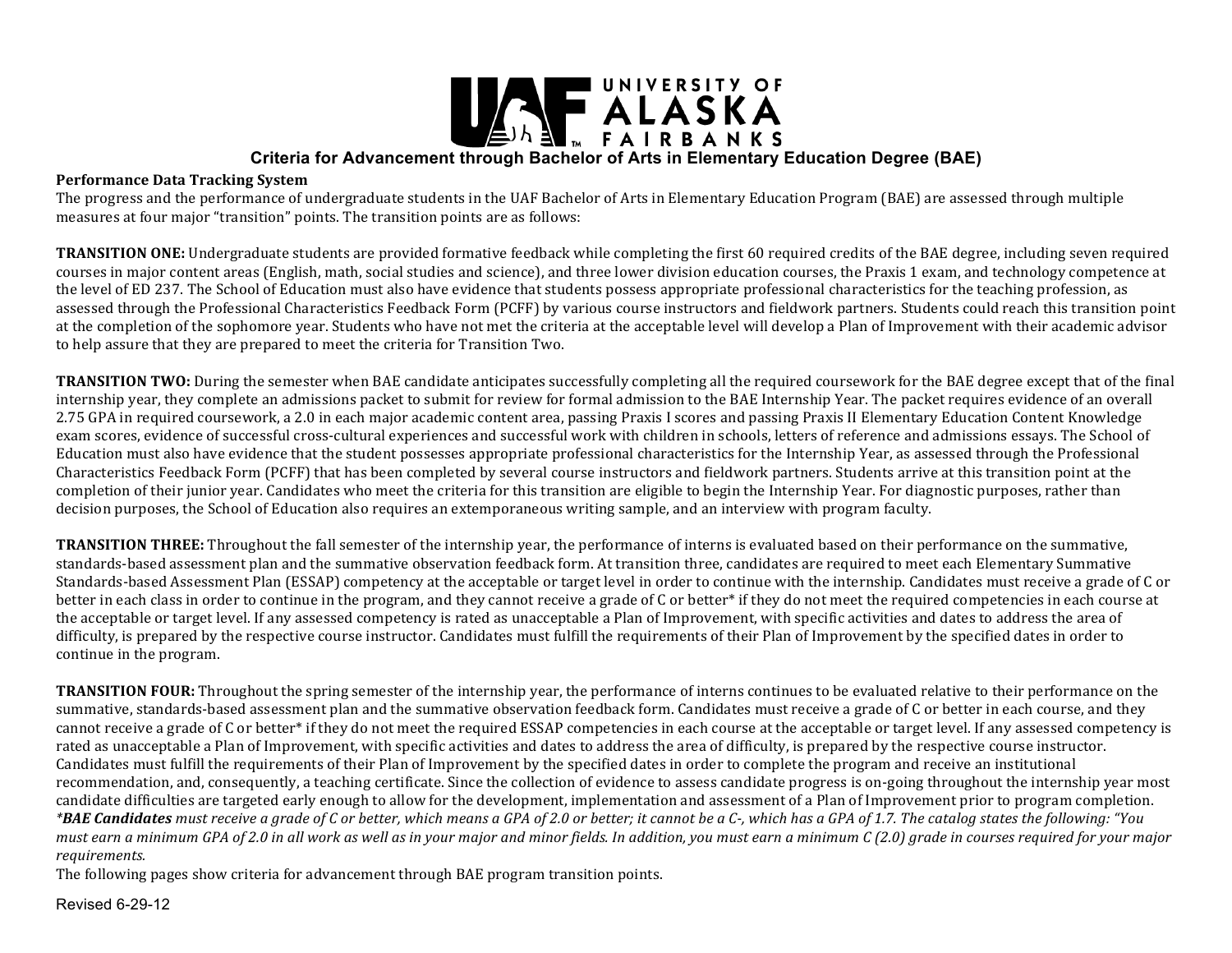# **TRANSITION I BACHELOR OF ARTS IN ELEMENTARY EDUCATION (BAE): Entry into Candidate Status**

| <b>Activity/Requirement</b>                                                                                                                                    | <b>Candidate</b>                                    | <b>TARGET</b>                                                                                                              | <b>ACCEPTABLE</b>                                                                                                                                                                               | <b>PROVISIONAL</b>                                                                                                                                                                                                                  | <b>UNACCEPTABLE</b>                                                                                                                                                                           |
|----------------------------------------------------------------------------------------------------------------------------------------------------------------|-----------------------------------------------------|----------------------------------------------------------------------------------------------------------------------------|-------------------------------------------------------------------------------------------------------------------------------------------------------------------------------------------------|-------------------------------------------------------------------------------------------------------------------------------------------------------------------------------------------------------------------------------------|-----------------------------------------------------------------------------------------------------------------------------------------------------------------------------------------------|
|                                                                                                                                                                | <b>Status</b>                                       |                                                                                                                            |                                                                                                                                                                                                 |                                                                                                                                                                                                                                     |                                                                                                                                                                                               |
| Completion of required credits<br>towards the BAE degree<br>GPA:<br>Date: $\_\_$<br>Credits:<br>Date:                                                          | (Circle One)<br>T A P<br>U                          | Overall GPA of 3.0 or<br>higher and completion<br>of more than 60 credits<br>toward degree                                 | Overall GPA of 2.5 to 3.0<br>and completion of 60<br>credits toward degree                                                                                                                      | Overall GPA of between 2.0<br>and 2.5 and completion of at<br>least 60 credits toward<br>degree                                                                                                                                     | GPA below 2.0 and/or fewer than<br>60 credits successfully completed<br>toward degree                                                                                                         |
| Completion of the following<br>courses:<br><b>ENGL 111</b><br>ENGL 211 or 213<br>COMM 131 or 141<br>Two required social studies<br>One required science course | (Circle One)<br>$\mathbf{T}$<br>$\mathsf{U}$<br>A P | Completion of all listed<br>required courses with<br>A's and B's in all<br>courses                                         | Completion of all listed<br>required courses with no<br>more than two courses<br>with a grade of C                                                                                              | Completion of all listed<br>required courses with a C or<br>better OR completion of only<br>five of the listed courses<br>with a C or better                                                                                        | More than two D's in listed required<br>courses OR less than four listed<br>courses completed<br>Comm 131 or 141,<br>Engl 111, and Engl 211 or 213<br>must be completed with a C or<br>better |
| MATH 107/161<br>$DEVM$ ______ ____ _____ .                                                                                                                     | (Circle One)<br>T A P<br>$\mathbf U$                | Completion of 107 or<br>161 with an A or B                                                                                 | Completion of 107 or 161<br>with a C                                                                                                                                                            | Currently enrolled in 107 or<br>161                                                                                                                                                                                                 | Grade of D in 107 or 161 or not yet<br>attempted                                                                                                                                              |
| ED 237 grade or demonstrated<br>technology competency<br>a) b) c) d) ______ c) ______ d) _______ .                                                             | (Circle One)<br>T A P U                             | Not applicable                                                                                                             | Grade of "Pass" in ED 237<br>or successful challenge of<br>course                                                                                                                               | ED 237 not completed<br>and/or challenge of all<br>sections not completed                                                                                                                                                           | Grade of "F" in ED 237 and/or<br>unsuccessful challenge of course                                                                                                                             |
| Completion and grades in: ED<br>ED 110<br>ED 204 $\overline{\phantom{1.55}}$                                                                                   | (Circle One)<br>T A P<br>$\mathsf{U}$               | Pass in ED 110 and A's<br>or B's in 201 and 204<br>GPA 3.5 to 4.0                                                          | Pass in ED 110 and B or<br>C in 201 and/or 204<br>GPA 2.5 to 3.0                                                                                                                                | Pass in ED 110 and C's in<br>201 and 204<br>GPA 2.0                                                                                                                                                                                 | Fail in ED 110 and/or ED 201 and<br>therefore not eligible to enroll in ED<br>204                                                                                                             |
| PCFF's in education courses.                                                                                                                                   | (Circle One)<br>A P U<br>T.                         | PCFF's received from<br>School of Education<br>instructors and from ED<br>201 cooperating<br>teacher with no 0's or<br>1's | PCFF's received from<br>School of Education<br>instructors and from ED<br>201 cooperating teacher<br>with fewer than two "0"s or<br>" $1"s.$                                                    | Low ratings of more than<br>two 0's or 1's on PCFF<br>prompted development of a<br>Plan of Improvement. The<br>goals of the plan were met.                                                                                          | Low ratings (ie, more than two 0's<br>or 1's) on PCFF prompted Plan of<br>Improvement. The goals were not<br>met.                                                                             |
| Preliminary attempt made at<br>Praxis 1 exam<br>Reading: _______ Date: _____<br>Writing: Date: ______<br>Math: ________ Date: ______<br>Math: ________         | (Circle One)<br><b>TAPU</b>                         | Praxis 1 test is taken<br>and passed in all areas<br>and scores are<br>submitted to UAF and<br>AK DOEED                    | Praxis 1 test is taken and<br>scores are submitted to<br>UAF and AK Dept. of<br>Education & Early<br>Development. Student<br>receives passing scores<br>on at least 2 of the 3<br>Praxis tests. | Praxis 1 test is taken,<br>scores are submitted to UAF<br>& AK Dept. of Ed & Early<br>Develop. A plan to improve<br>reading, writing, and math<br>competencies will be<br>developed for students who<br>do not have passing scores. | Student has not taken Praxis I<br>tests.                                                                                                                                                      |

Candidate has successfully completed TRANSITION 1 - Date:

Database Input Date: Initials: Initials: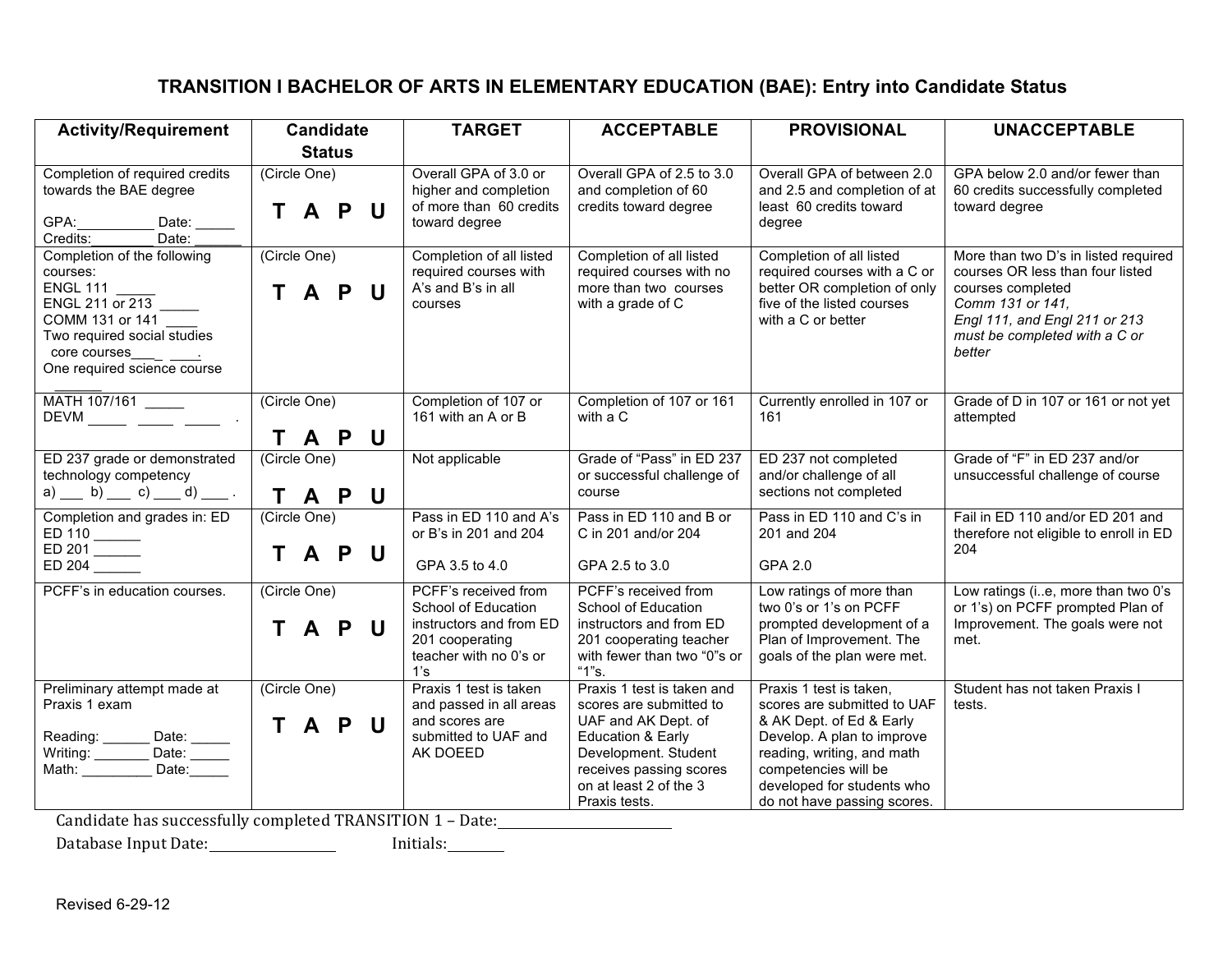# **TRANSITION I BAE Review Log:**

| Comments: | ,我们也不会有什么。""我们的人,我们也不会有什么?""我们的人,我们也不会有什么?""我们的人,我们也不会有什么?""我们的人,我们也不会有什么?""我们的人 |  |
|-----------|----------------------------------------------------------------------------------|--|
|           | ,我们也不会有什么。""我们的人,我们也不会有什么?""我们的人,我们也不会有什么?""我们的人,我们也不会有什么?""我们的人,我们也不会有什么?""我们的人 |  |
| Comments: | ,我们也不能在这里的时候,我们也不能在这里的时候,我们也不能会在这里的时候,我们也不能会在这里的时候,我们也不能会在这里的时候,我们也不能会在这里的时候,我们也 |  |
|           |                                                                                  |  |
| Comments: | ,我们也不能在这里的时候,我们也不能在这里的时候,我们也不能会不能会不能会不能会不能会不能会不能会不能会不能会不能会。""我们的是,我们也不能会不能会不能会不能 |  |
|           |                                                                                  |  |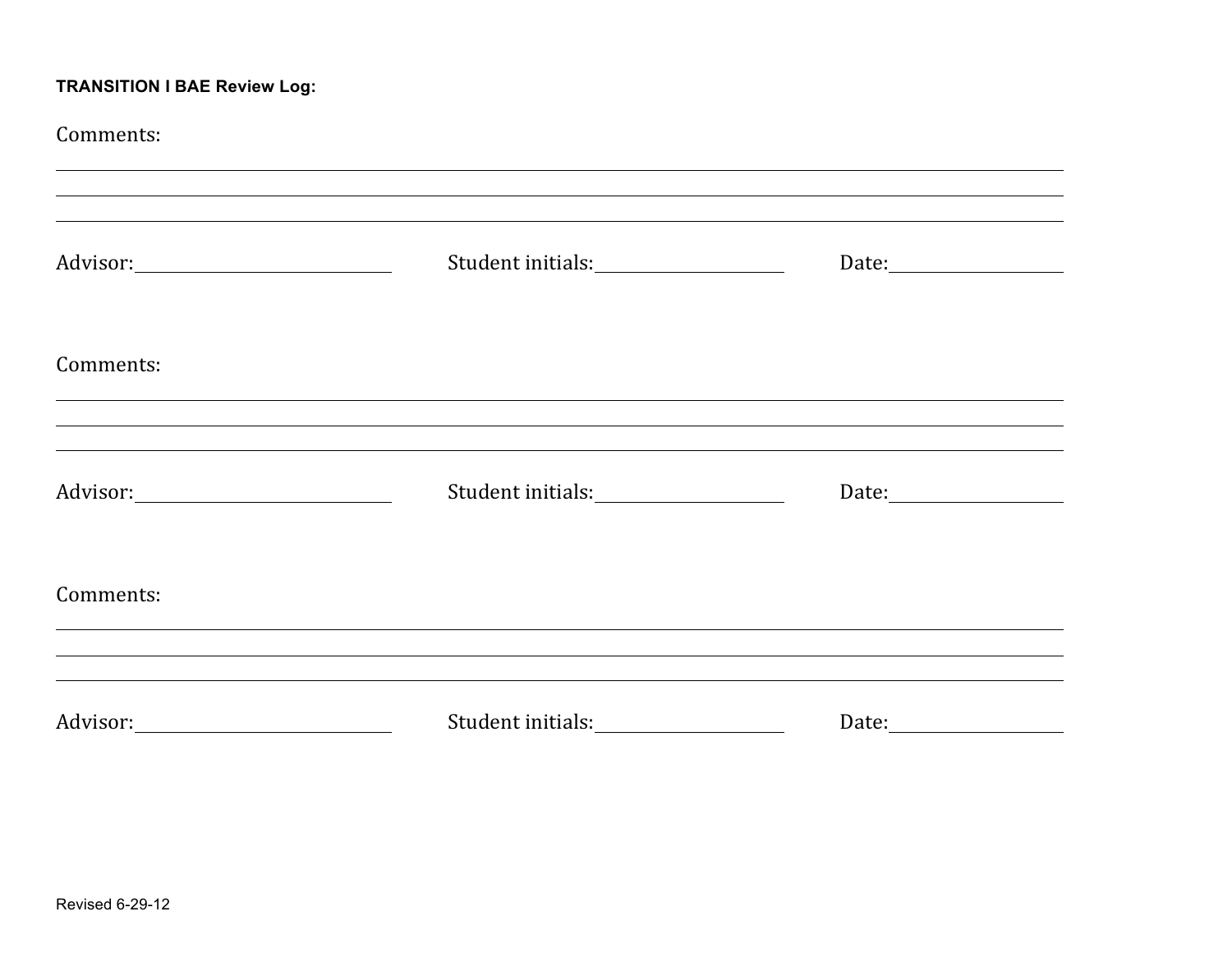# **TRANSITION II SUMMATIVE - BACHELOR OF ARTS IN ELEMENTARY EDUCATION (BAE) – Admissions to BAE Internship Year Criteria**

| <b>Activity/Requirement</b>                                                                                                                                                | <b>TARGET</b>                                                                                                                                                                     | <b>ACCEPTABLE</b>                                                                                                                                                                                                            | <b>UNACCEPTABLE</b>                                                                                                                                |  |
|----------------------------------------------------------------------------------------------------------------------------------------------------------------------------|-----------------------------------------------------------------------------------------------------------------------------------------------------------------------------------|------------------------------------------------------------------------------------------------------------------------------------------------------------------------------------------------------------------------------|----------------------------------------------------------------------------------------------------------------------------------------------------|--|
| Required BAE coursework                                                                                                                                                    | All required courses completed<br>with a 3.0 or better overall GPA<br>and a 2.75 or above in each major<br>academic area: math, English/I.a.,<br>social studies, and Science      | All required courses completed<br>with a 2.75 overall GPA and at least a 2.0 in<br>each major academic area, or GPA below 2.75<br>with reasonable explanation for low GPA, and at<br>least a 2.0 in each major academic area | All required courses will not be completed<br>prior to internship and/or overall GPA below<br>2.75 (with no reasonable explanation for low<br>GPA) |  |
| Required education coursework I: Pedagogical<br>content knowledge: ED 204, ED 344, MATH<br>205, MATH 206, ED 329, Ling 100 or 101, ED<br>486 or 308, three science courses | All required courses completed<br>with an A or a B                                                                                                                                | All required courses completed<br>with at least a C                                                                                                                                                                          | Required courses not yet completed; and/or<br>did not receive at least a C in required<br>courses.                                                 |  |
| Pedagogical content:<br>Math 107 or Math 161                                                                                                                               | Completed with A or B                                                                                                                                                             | Completed with a C                                                                                                                                                                                                           | Course(s) not yet completed                                                                                                                        |  |
| Math 205 and Math 206                                                                                                                                                      | Completed with As or Bs                                                                                                                                                           | Completed with C or better                                                                                                                                                                                                   | Course(s) not yet completed                                                                                                                        |  |
| Required education coursework II:<br>Professional and pedagogical knowledge and<br>skills: ED 110, ED 201,<br>ED 330, ED 350 or 420, ED 245, EDSE 422<br>and EDSE 482      | All required courses completed<br>with A's or B's                                                                                                                                 | All required courses completed<br>with a C or better                                                                                                                                                                         | Course(s) not yet completed                                                                                                                        |  |
| Praxis I exam                                                                                                                                                              | Reading & math scores above<br>180, Writing above 177                                                                                                                             | All areas of Praxis 1 exam meet<br>State of Alaska passing scores                                                                                                                                                            | 1 or more areas of Praxis 1 exam have not<br>vet been met                                                                                          |  |
| Praxis II exam                                                                                                                                                             | Praxis II exam score is above 170                                                                                                                                                 | Praxis II exam score meets State of AK passing<br>score                                                                                                                                                                      | Praxis II exam scores do not meet AK passing<br>score                                                                                              |  |
| Cross cultural experiences including<br>experiences with Alaska Native students                                                                                            | Applicant has extensive and<br>successful meaningful<br>experiences beyond university<br>requirements                                                                             | Applicant has successful<br>experiences because of required university<br>coursework                                                                                                                                         | Applicant has not had successful<br>experiences in required university coursework                                                                  |  |
| Experiences with children/ schools                                                                                                                                         | Applicant has extensive & successful<br>meaningful teaching/learning<br>experiences with children beyond<br>university requirements                                               | Applicant has successful experience working with<br>schools and children in required university<br>coursework                                                                                                                | Applicant has not had successful<br>experience working with schools and children<br>in required<br>university coursework                           |  |
| Letters of reference                                                                                                                                                       | Letters of reference are strong and are from<br>individuals why have knowledge of what will<br>constitute success in the teaching profession                                      | Letters of reference suggest intern will be<br>successful in teaching profession and are from<br>individuals who have direct knowledge of what<br>will constitute success in the profession                                  | One or more letters of reference not received<br>and/or they do not positively promote the<br>applicant or they are from family members.           |  |
| Admissions essay                                                                                                                                                           | Admissions essay content and writing<br>conventions rated as exemplary by two<br>reviewers                                                                                        | Admissions essay content and writing<br>conventions rated as satisfactory by two<br>reviewers.                                                                                                                               | Admissions essay assessed as<br>unsatisfactory in content and in writing<br>conventions by at least two reviewers                                  |  |
| Extemporaneous writing sample                                                                                                                                              | Writing sample assessed with score of 4 or<br>above in all six traits by two reviewers                                                                                            | Writing sample assessed with score of at least 3<br>in all six traits by two reviewers                                                                                                                                       | Writing sample assessed with scores of 1 or<br>2 in three or more traits by three reviewers                                                        |  |
| PCFFs in ED 350 or 420 and EDSE 422 and<br>482                                                                                                                             | PCFF's received with majority 3's and no 0's or<br>1's                                                                                                                            | PCFF's received from all required instructors)<br>and from all required fieldwork partners with<br>fewer than four "1's" or "0's" OR plan of action<br>successfully completed                                                | Continued low ratings (1's and 0's) on<br>PCFFs warranted Plan of Action in which<br>goals were not successfully met by student                    |  |
| Admissions interview                                                                                                                                                       | Applicant displays high level of professional, is<br>enthusiastic about beginning professional year<br>and conveys desire to enter teaching<br>profession for appropriate reasons | Applicant exhibits professional characteristics<br>and makes no inappropriate statements                                                                                                                                     | Applicant demonstrates total lack of<br>professionalism and makes inappropriate<br>statements and/or asks inappropriate<br>questions               |  |
| Fingerprint packet                                                                                                                                                         | Approved by the state                                                                                                                                                             | Approved by the state                                                                                                                                                                                                        | Not approved by the state                                                                                                                          |  |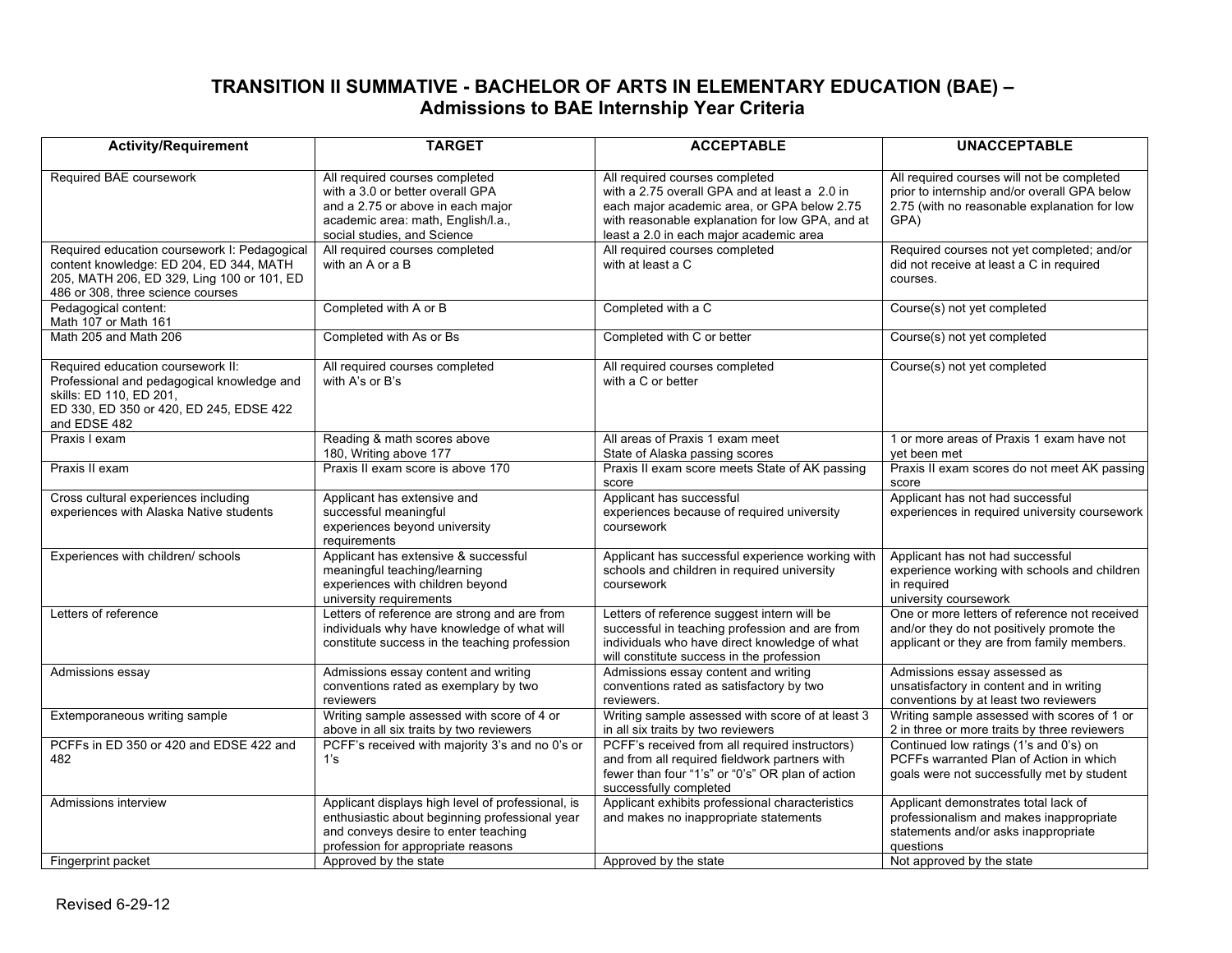### **TRANSITION III and IV BACHELOR OF ARTS IN ELEMENTARY EDUCATION (BAE) Based on Elementary Summative Standards-based Assessment Plan**

|                   | Target                                 | Acceptable                    | Unacceptable                |
|-------------------|----------------------------------------|-------------------------------|-----------------------------|
| <b>Standard 1</b> | 50% or more of assessed competencies   | All competencies are rated as | One or more of the assessed |
|                   | for standard are rated as "target" and | "acceptable" or "target"      | competencies are rated as   |
|                   | none are rated as "unacceptable"       |                               | "unacceptable"              |
| <b>Standard 2</b> | 50% or more of assessed competencies   | All competencies are rated as | One or more of the assessed |
|                   | for standard are rated as "target" and | "acceptable" or "target"      | competencies are rated as   |
|                   | none are rated as "unacceptable"       |                               | "unacceptable"              |
| <b>Standard 3</b> | 50% or more of assessed competencies   | All competencies are rated as | One or more of the assessed |
|                   | for standard are rated as "target" and | "acceptable" or "target"      | competencies are rated as   |
|                   | none are rated as "unacceptable"       |                               | "unacceptable"              |
| <b>Standard 4</b> | 50% or more of assessed competencies   | All competencies are rated as | One or more of the assessed |
|                   | for standard are rated as "target" and | "acceptable" or "target"      | competencies are rated as   |
|                   | none are rated as "unacceptable"       |                               | "unacceptable"              |
| <b>Standard 5</b> | 50% or more of assessed competencies   | All competencies are rated as | One or more of the assessed |
|                   | for standard are rated as "target" and | "acceptable" or "target"      | competencies are rated as   |
|                   | none are rated as "unacceptable"       |                               | "unacceptable"              |
| <b>Standard 6</b> | 50% or more of assessed competencies   | All competencies are rated as | One or more of the assessed |
|                   | for standard are rated as "target" and | "acceptable" or "target"      | competencies are rated as   |
|                   | none are rated as "unacceptable"       |                               | "unacceptable"              |
| <b>Standard 7</b> | 50% or more of assessed competencies   | All competencies are rated as | One or more of the assessed |
|                   | for standard are rated as "target" and | "acceptable" or "target"      | competencies are rated as   |
|                   | none are rated as "unacceptable"       |                               | "unacceptable"              |
| <b>Standard 8</b> | 50% or more of assessed competencies   | All competencies are rated as | One or more of the assessed |
|                   | for standard are rated as "target" and | "acceptable" or "target"      | competencies are rated as   |
|                   | none are rated as "unacceptable"       |                               | "unacceptable"              |

*Internship year course assessment is competency based. Students cannot receive a grade of 'C' or better without meeting all of the competencies assessed in each course at an "acceptable" level. Students cannot continue in the internship year without grades of C or above in all courses.*